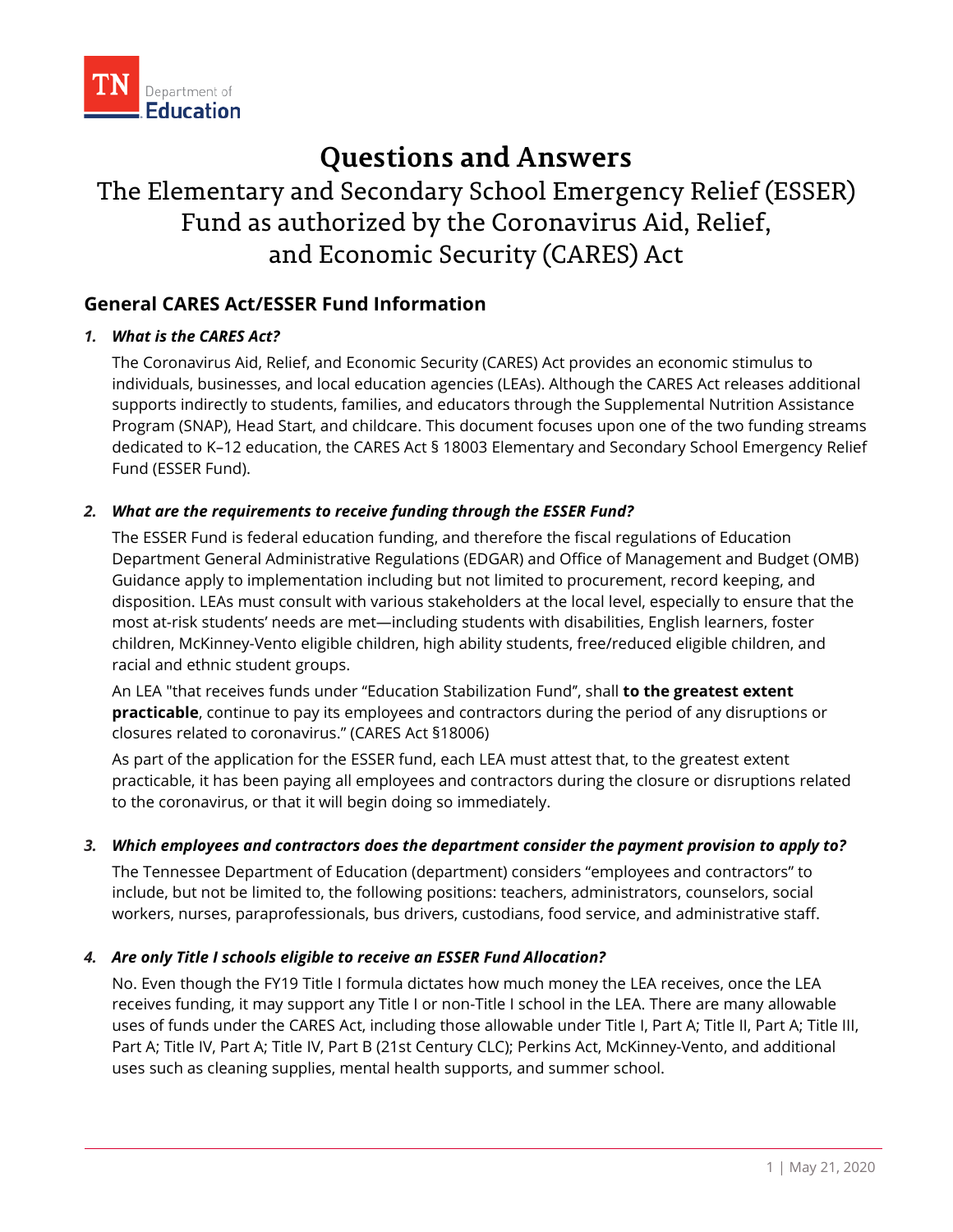

### *5. What are the allowable activities?*

According to the CARES Act, allowable uses of funds for LEAs include but are not limited to:

- planning for long-term closures;
- addressing the unique needs of special populations;
- purchasing education technology (including hardware, software, and connectivity);
- providing summer learning and supplemental afterschool programs (including on-line learning);
- providing mental health services; or
- conducting other activities necessary to maintain operation of services, employ existing staff, and coordinate activities.

#### *6. Do equitable services requirements apply to the ESSER Fund?*

Yes. More information on equitable services requirements under the CARES Act, can be found [here.](https://eplan.tn.gov/documentlibrary/ViewDocument.aspx?DocumentKey=1582898&inline=true)

#### *7. How can an LEA apply for funding?*

The ESSER Fund application is embedded in the department's online grants management system, ePlan [\(https://eplan.tn.gov\)](https://eplan.tn.gov/). More information on how to apply can be found in the department's **ESSER** Fund [Technical Application Guide,](https://eplan.tn.gov/documentlibrary/ViewDocument.aspx?DocumentKey=1583218&inline=true) which is available on [ePlan](https://eplan.tn.gov/) in *[TDOE Resources](https://eplan.tn.gov/DocumentLibrary/)* > *CARES Act > CARES Act Application Training Materials*.

## **General CARES Act/ESSER Fund Finance**

#### *8. When will LEAs receive ESSER Fund allocations?*

The U.S. Department of Education (ED) is required to provide notice of application to the department within 30 days of the CARES Act passage (March 27, 2020) and then has 30 days to approve the department's application. LEAs will have access to the ESSER Fund application in ePlan beginning **May 26**. The application will tentatively close on June 15 with applications expected to be approved by June 30, 2020.

## *9. Should LEAs spend local and other federal funds immediately for COVID-19 needs with expectation that they can recode expenses to these new funds once they are allocated?*

Funding provided through the CARES Act is retroactive to the beginning of this crisis, **March 13, 2020**.

#### *10. Can I charge an indirect cost rate to this grant?*

Yes. Each LEA has an approved indirect cost rate with the department and may charge this rate as a budget line item in the ESSER Fund application.

#### *11. What administrative percentage does the grant allow?*

The CARES Act does not call out a specific administrative figure for LEAs but limits the department to allowing only 0.5% rate for administration. With that very low threshold for the department's statewide administration, the department would expect LEAs to limit administrative costs for the CARES Act only to what is reasonable and necessary (i.e., Point of Contact's [POC] time and effort).

LEAs should not charge more than ten percent of their allocation for administrative costs for the POC to carry out CARES Act activities, and this percentage should be less if a lower figure would be more **reasonable** and **necessary**.